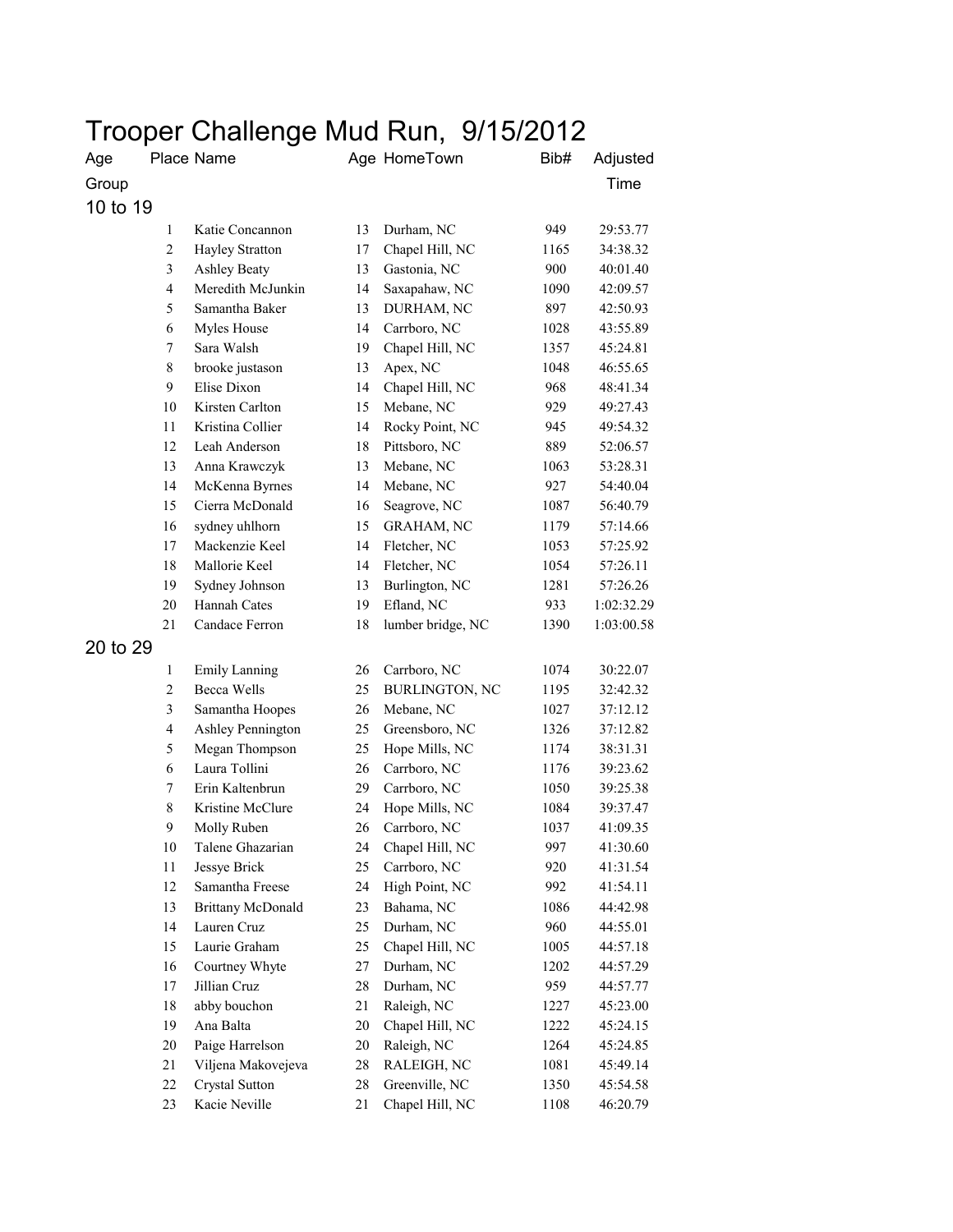|          | 24                      | Saxony Nielsen            | 21       | Chapel Hill, NC       | 1319         | 46:20.99   |
|----------|-------------------------|---------------------------|----------|-----------------------|--------------|------------|
|          | 25                      | courtney Boyes            | 20       | Fort Bragg, NC        | 1228         | 46:22.33   |
|          | 26                      | Shawnette Long            | 28       | Fayetteville, NC      | 1295         | 46:23.36   |
|          | $27\,$                  | Caitlin Young             | 29       | Fayetteville, NC      | 1212         | 47:36.10   |
|          | $28\,$                  | Sarah Rogers              | 26       | CARY, NC              | 1135         | 47:44.97   |
|          | 29                      | Jessie Spitzley           | 22       | RALEIGH, NC           | 1158         | 48:14.00   |
|          | 30                      | Randi Petrilino           | 22       | RALEIGH, NC           | 1118         | 48:14.19   |
|          | 31                      | Melisa Piner              | 28       | Winterville, NC       | 1119         | 48:26.98   |
|          | 32                      | Courtney Zachary          | 26       | Fuquay-Varina, NC     | 1213         | 50:08.17   |
|          | 33                      | jenine wells              | 28       | Raleigh, NC           | 1196         | 50:43.35   |
|          | 34                      | Christina Drewyor         | 25       | Gatesville, NC        | 973          | 54:39.17   |
|          | 35                      | Amanda Foster             | 27       | <b>BURLINGTON, NC</b> | 1250         | 54:56.92   |
|          | 36                      | Samantha Arrington        | 24       | Sanford, NC           | 891          | 55:22.69   |
|          | 37                      | Allyson Daly              | 25       | Greensboro, NC        | 1238         | 55:32.23   |
|          | 38                      | Amanda Davis              | 27       | Raleigh, NC           | 961          | 57:24.23   |
|          | 39                      | <b>Lindsey Newsome</b>    | 27       | Timberlake, NC        | 1109         | 57:28.16   |
|          | $40\,$                  | Ashley Lynch              | 26       | <b>GRAHAM, NC</b>     | 1298         | 58:58.91   |
|          | 41                      | Sarah Sparks              | 29       | Gibsonville, NC       | 1157         | 59:14.09   |
|          | 42                      | Angie Thomas              | 26       | Southern Pines, NC    | 1172         | 59:47.33   |
|          | 43                      | Mallorie Price            | 24       | Chapel Hill, NC       | 1123         | 1:00:53.41 |
|          | 44                      | Jessica Kenney            | 24       | Raleigh, NC           | 1284         | 1:01:10.82 |
|          | 45                      | Dana Mullis               | 29       | Marshville, NC        | 1104         | 1:01:50.40 |
|          | 46                      | Nicole Smith              | 21       | Burlington, NC        | 1155         | 1:02:32.62 |
|          | 47                      | Kelly Cox                 | 23       | Burlington, NC        | 952          | 1:02:36.23 |
|          | 48                      | Lacy Hodge                | 28       | asheboro, NC          | 1023         | 1:03:53.49 |
|          | 49                      | Stefanie Skinner          | 27       | Randleman, NC         | 1153         | 1:03:54.82 |
|          | 50                      | ashley osborne            | 24       | Fayetteville, NC      | 1324         | 1:04:22.25 |
|          | 51                      | Adrianna Ortner           | 25       | Lillington, NC        | 1322         | 1:04:24.22 |
|          | 52                      | Amanda Hughes             | 28       | Fayetteville, NC      | 1277         | 1:04:27.46 |
|          | 53                      | Julie Harris              | 26       | Apex, NC              | 1015         | 1:05:39.67 |
|          | 54                      | Danielle Miller           | 26       | RALEIGH, NC           | 1097         | 1:05:39.68 |
|          | 55                      | Meredith Creech           | 28       | Zebulon, NC           | 954          | 1:06:33.85 |
|          | 56                      | <b>Emily Clement</b>      | 28       | Raleigh, NC           | 939          | 1:06:34.21 |
| 30 to 39 |                         |                           |          |                       |              |            |
|          | 1                       | Kristin Foust             | 34       | <b>GRAHAM, NC</b>     | 1252         | 30:30.32   |
|          | $\overline{c}$          | suzanne nelson            | 34       | Mebane, NC            | 1405         | 31:57.49   |
|          | $\mathfrak{Z}$          | Cameron Ratliff           | 31       | Saxapahaw, NC         | 1334         | 32:47.53   |
|          | $\overline{\mathbf{4}}$ | Elizabeth Yates Collini   | 38       | Chapel Hill, NC       | 1211         | 34:12.82   |
|          | 5                       | Leslie Shoffner           | 39       | Gibsonville, NC       | 1150         | 34:13.57   |
|          | 6                       | Maria Finnegan            | 39       | Hillsborough, NC      | 980          | 34:29.36   |
|          | 7                       | Jennifer Krumper          | 35       | Chapel Hill, NC       | 1381         | 34:39.36   |
|          | 8                       | sara wells                | 30       | New York, NY          | 1401         | 34:39.85   |
|          | 9                       | Claire Haslam             | 31       | Saxapahaw, NC         | 1268         | 35:11.11   |
|          |                         | Andrea Honeycutt          |          | Chapel Hill, NC       |              | 35:26.82   |
|          | 10<br>11                | <b>Emily Winslow</b>      | 38<br>37 | Hillsborough, NC      | 1026<br>1373 | 36:10.19   |
|          | 12                      | Kristen Hendrickson       | 31       | DURHAM, NC            | 1021         | 36:22.82   |
|          | 13                      | Catherine Vladutiu-Suczyr | 32       | Hillsborough, NC      | 1188         | 36:31.48   |
|          | 14                      | Claudine Moreau           | 39       | <b>BURLINGTON, NC</b> | 1101         | 36:53.15   |
|          | 15                      | Valerie Davis             | 33       | Durham, NC            | 1395         | 37:10.64   |
|          | 16                      | Michelle Katkowski        | 34       | <b>BURLINGTON, NC</b> | 1052         | 37:13.06   |
|          |                         |                           |          |                       |              |            |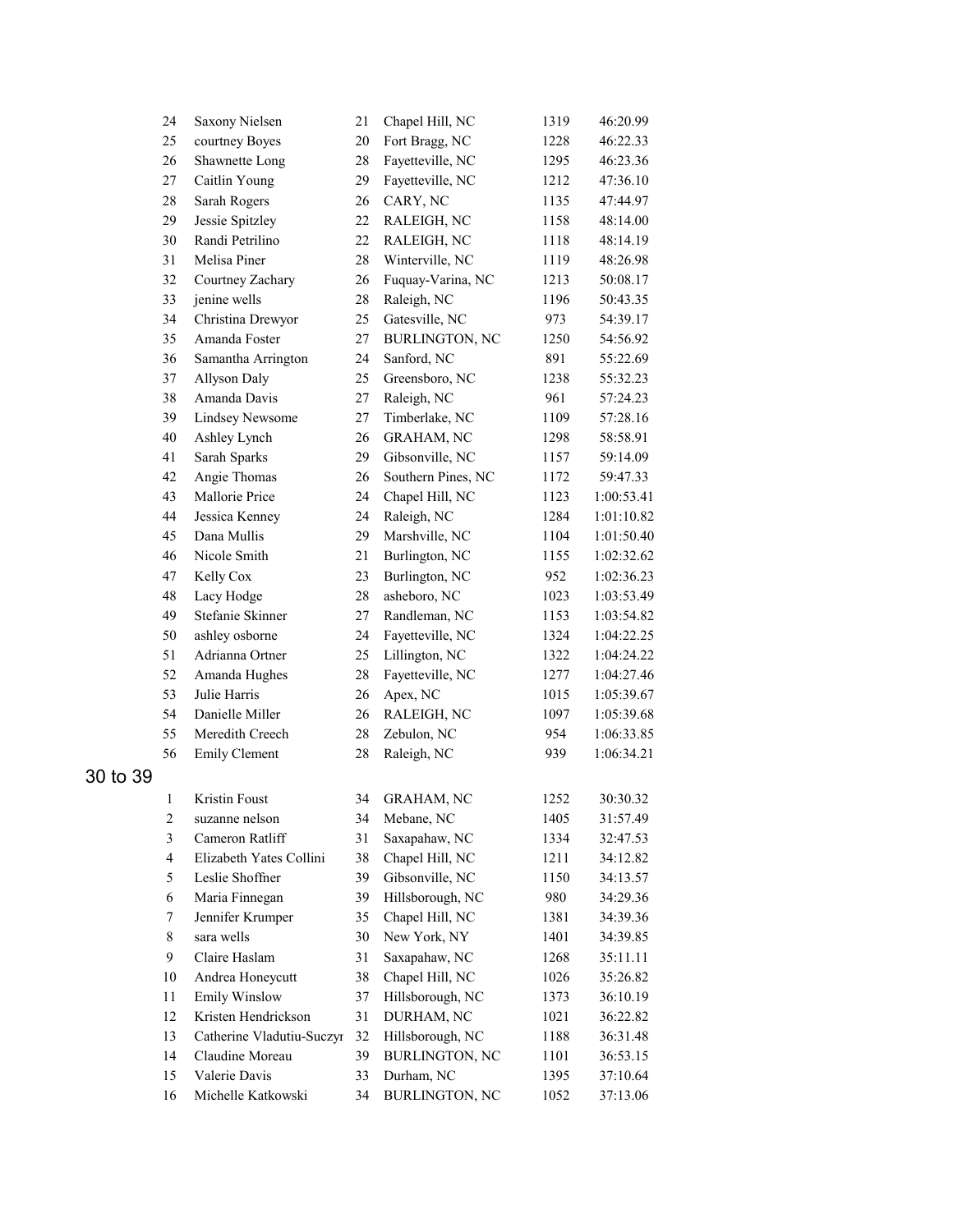| 17 | Lisa Weingarten          | 33 | Saxapahaw, NC         | 1358 | 37:28.05 |
|----|--------------------------|----|-----------------------|------|----------|
| 18 | Alexis Rudolph           | 33 | Pittsboro, NC         | 1139 | 38:03.16 |
| 19 | Laura Roe                | 39 | Chapel Hill, NC       | 1133 | 40:54.06 |
| 20 | Lauren Walker            | 37 | Hillsborough, NC      | 1190 | 41:21.98 |
| 21 | Jamie Semmelmann         | 32 | Charlotte, NC         | 1393 | 41:54.25 |
| 22 | Amber Case               | 30 | Durham, NC            | 931  | 42:06.79 |
| 23 | Regan King               | 35 | Raleigh, NC           | 1397 | 42:11.46 |
| 24 | Destiny Lopez            | 37 | Carrboro, NC          | 1296 | 42:16.93 |
| 25 | anitra lambeth           | 37 | <b>BURLINGTON, NC</b> | 1289 | 42:52.89 |
| 26 | Cheryl Howard            | 32 | Cary, NC              | 1274 | 43:26.26 |
| 27 | delana merritt           | 38 | Fayetteville, NC      | 1093 | 43:38.58 |
| 28 | patricia berge           | 38 | Hillsborough, NC      | 909  | 43:51.87 |
| 29 | Meghan Truesdell         | 38 | Carrboro, NC          | 1178 | 43:58.72 |
| 30 | Leah Readling            | 36 | Holly Springs, NC     | 1126 | 44:27.03 |
| 31 | Sharon Crespo            | 38 | Haw River, NC         | 958  | 44:33.51 |
| 32 | Terra' Bellavance        | 32 | Pittsboro, NC         | 906  | 44:58.26 |
| 33 | <b>Eleanor Stevenson</b> | 39 | Hillsborough, NC      | 1161 | 44:59.52 |
| 34 | Rebecca Hall             | 33 | Burlington, NC        | 1012 | 45:13.82 |
| 35 | Ivy Wilson               | 30 | Reidsville, NC        | 1208 | 45:15.98 |
| 36 | Jeanette Stingone        | 32 | Chapel Hill, NC       | 1163 | 45:52.66 |
| 37 | <b>Bhavna Hilligrass</b> | 35 | Mebane, NC            | 1022 | 46:10.78 |
| 38 | <b>Stacey Lange</b>      | 34 | Chapel Hill, NC       | 1073 | 46:27.06 |
| 39 | Michele Lokitz           | 38 | Chapel Hill, NC       | 1078 | 46:27.07 |
| 40 | Gretchen Becknell        | 33 | GRAHAM, NC            | 902  | 46:35.08 |
| 41 | Erica Farmer             | 36 | Chapel Hill, NC       | 1246 | 46:47.44 |
| 42 | Erin Bartels             | 35 | CARY, NC              | 899  | 47:16.07 |
| 43 | Cassady Clayton          | 33 | <b>GRAHAM, NC</b>     | 1233 | 47:28.30 |
| 44 | Christa WELLS            | 39 | Raleigh, NC           | 1360 | 47:29.13 |
| 45 | Samantha Fiske           | 38 | Chapel Hill, NC       | 984  | 48:22.31 |
| 46 | Christine Aldridge       | 37 | Mebane, NC            | 885  | 48:27.04 |
| 47 | Melissa Moricle          | 38 | Mebane, NC            | 1103 | 48:28.26 |
| 48 | Leigh Lane               | 34 | Wendell, NC           | 1072 | 48:48.30 |
| 49 | rachel mccurry           | 30 | Durham, NC            | 1307 | 48:49.34 |
| 50 | karen Chasnis            | 31 | <b>BURLINGTON, NC</b> | 938  | 49:16.83 |
| 51 | Sally Whitaker           | 36 | Hillsborough, NC      | 1200 | 49:45.75 |
| 52 | Morgan Comer             | 31 | Bennett, NC           | 1387 | 50:12.28 |
| 53 | Elizabeth Rambusch       | 38 | Chapel Hill, NC       | 1125 | 51:20.15 |
| 54 | Leslie Johnson           | 33 | Durham, NC            | 1042 | 51:35.81 |
| 55 | Wendi Dillon             | 36 | Virginia Beach, VA    | 967  | 52:04.60 |
| 56 | Nicole Michaels          | 36 | <b>BURLINGTON, NC</b> | 1094 | 52:04.81 |
| 57 | Carrie Miller            | 30 | Bahama, NC            | 1095 | 52:14.85 |
| 58 | stephanie griffin        | 39 | Pittsboro, NC         | 1009 | 52:29.52 |
| 59 | Kimberly DeMauro         | 39 | Mebane, NC            | 964  | 52:49.84 |
| 60 | Rebecca Allred           | 33 | Elon, NC              | 888  | 54:39.08 |
| 61 | Robyn Musser             | 39 | Hillsborough, NC      | 1105 | 54:57.10 |
| 62 | Amber Doby               | 35 | Liberty, NC           | 972  | 55:16.62 |
| 63 | <b>Christy Saunders</b>  | 32 | Mebane, NC            | 1143 | 55:19.04 |
| 64 | Leigh Westbrook          | 33 | Summerfield, NC       | 1364 | 55:31.20 |
| 65 | MaryBeth Duprey          | 34 | CARY, NC              | 975  | 56:22.81 |
| 66 | Emily Whelan             | 36 | Raleigh, NC           | 1199 | 56:31.67 |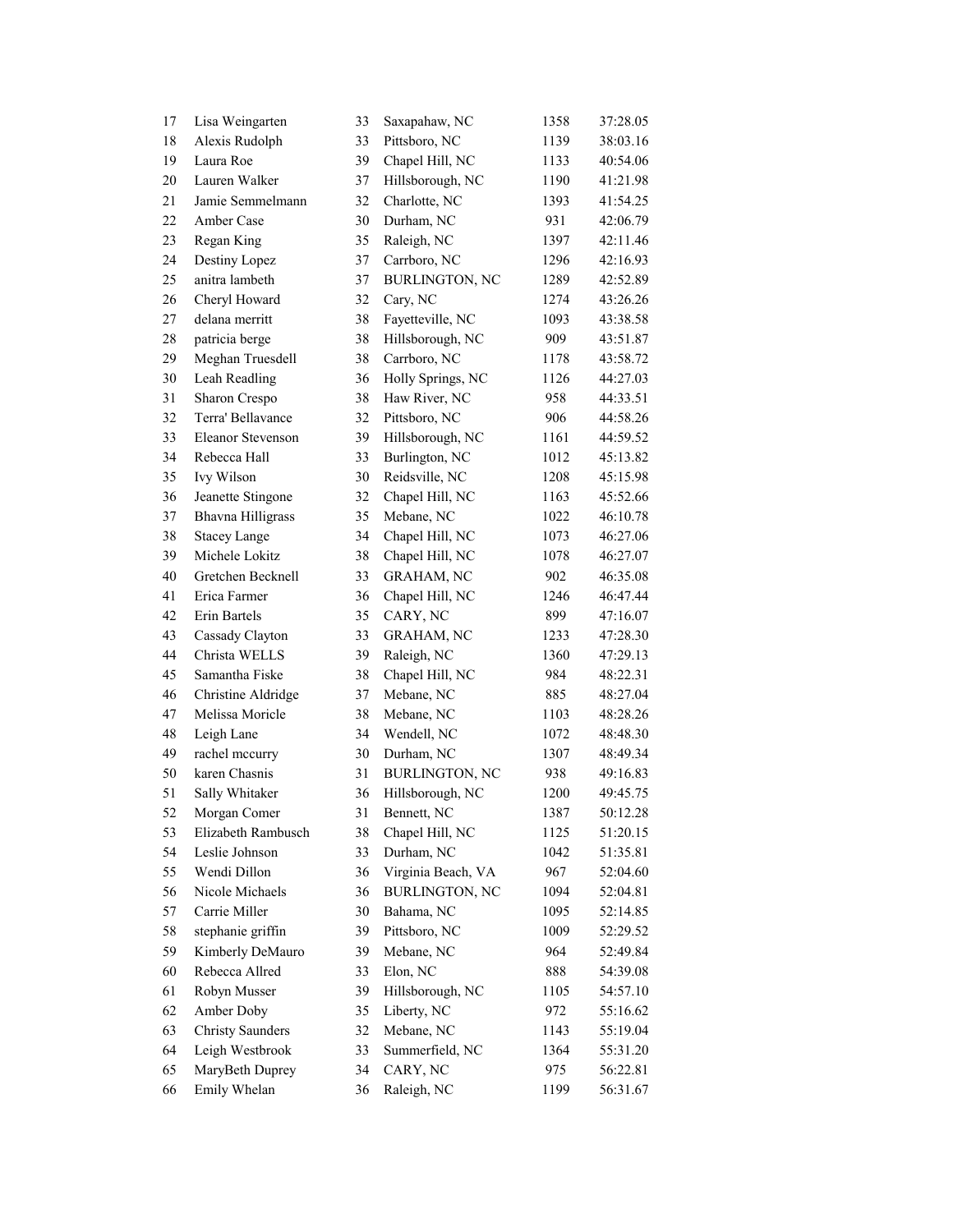|          | 67                      | Sonya Taylor                           | 39 | GRAHAM, NC                    | 1169 | 56:34.85   |
|----------|-------------------------|----------------------------------------|----|-------------------------------|------|------------|
|          | 68                      | Lisa Shuffler                          | 30 | Seagrove, NC                  | 1151 | 56:40.34   |
|          | 69                      | Molly Shuffler                         | 37 | asheboro, NC                  | 1152 | 56:40.80   |
|          | 70                      | Cathreine Godwin Godwir                | 35 | Apex, NC                      | 1000 | 57:17.82   |
|          | 71                      | Cindy Hodgins                          | 32 | Roxboro, NC                   | 1024 | 57:22.06   |
|          | 72                      | Sara Hassell                           | 31 | Raleigh, NC                   | 1018 | 58:42.41   |
|          | 73                      | melinda bethune                        | 32 | Willow Spring, NC             | 912  | 58:42.69   |
|          | 74                      | Julie DiLello                          | 39 | Haw River, NC                 | 966  | 58:44.68   |
|          | 75                      | Hallie Harding                         | 33 | <b>GRAHAM, NC</b>             | 1014 | 59:12.89   |
|          | 76                      | Lindsay Westbrooks                     | 35 | Mebane, NC                    | 1198 | 59:47.61   |
|          | $77\,$                  | lauren bridges                         | 35 | Snow Camp, NC                 | 921  | 1:00:07.74 |
|          | 78                      | Jennifer Floyd                         | 35 | CHARLOTTE, NC                 | 985  | 1:00:07.79 |
|          | 79                      | Missy Taylor                           | 39 | <b>BURLINGTON, NC</b>         | 1168 | 1:00:10.72 |
|          | 80                      | jennifer atkinson                      | 38 | Mebane, NC                    | 1398 | 1:00:29.85 |
|          | 81                      | Susan Gwynn                            | 39 | Burlington, NC                | 1259 | 1:00:40.07 |
|          | 82                      | carrie griffin                         | 39 | Pittsboro, NC                 | 1007 | 1:00:52.44 |
|          | 83                      | Misty Hagood                           | 35 | Gibsonville, NC               | 1260 | 1:00:58.91 |
|          | 84                      | Carlyn Isaac                           | 31 | Marshville, NC                | 1136 | 1:01:49.05 |
|          | 85                      | Tonya Johnson                          | 37 | Archdale, NC                  | 1044 | 1:01:53.47 |
|          | 86                      | Eve ODonnell                           | 35 | Fredericksburg, VA            | 1321 | 1:02:32.59 |
|          | 87                      | Marie Loy                              | 35 | Gibsonville, NC               | 1079 | 1:02:35.18 |
|          | 88                      | Julessa Barnes                         | 37 | Charlotte, NC                 | 1386 | 1:02:37.58 |
|          | 89                      | Krysten Collins                        | 30 | Burlington, NC                | 947  | 1:02:41.09 |
|          | 90                      | Michelle Hinson                        | 34 | Trinity, NC                   | 1272 | 1:02:46.72 |
|          | 91                      | <b>Starr Dees</b>                      | 36 | Winston-Salem, NC             | 1240 | 1:03:19.71 |
|          | 92                      | Regina Gonzalez                        | 35 | <b>BURLINGTON, NC</b>         | 1003 | 1:03:48.93 |
|          | 93                      | Ashley Harris                          | 30 | <b>GRAHAM, NC</b>             | 1265 | 1:03:56.53 |
|          | 94                      | Jamie Liggins-Mapp                     | 35 | Sanford, NC                   | 1293 | 1:04:22.07 |
|          | 95                      | tiffany hubbard                        | 31 | Spring Lake, NC               | 1276 | 1:04:23.96 |
|          | 96                      | Danielle Garner                        | 31 | Fayetteville, NC              | 1255 | 1:04:23.84 |
|          | 97                      | Michelle Harris                        | 37 | Spring Lake, NC               | 1266 | 1:04:27.80 |
|          | 98                      | Jaclyn Green                           | 33 | CARY, NC                      | 1006 | 1:10:54.56 |
|          | 99                      | Jennifer Hemilright                    | 37 | Cary, NC                      | 1269 | 1:12:11.60 |
|          | 100                     | alexis kralic                          | 36 | Hillsborough, NC              | 1061 | 1:24:12.82 |
| 40 to 49 |                         |                                        |    |                               |      |            |
|          | $\mathbf{1}$            | Jackie Brooks                          | 43 | Mebane, NC                    | 1230 | 32:49.09   |
|          | $\overline{c}$          | Anne Jacobs Kenyon                     | 41 | Efland, NC                    | 1278 | 35:14.81   |
|          | 3                       | Ruth Cresenzo                          | 42 | Saxapahaw, NC                 | 956  | 35:47.31   |
|          | $\overline{\mathbf{4}}$ | Jill Montaquila                        | 45 | Pittsboro, NC                 | 1099 | 37:20.57   |
|          | 5                       | Claudia Brady                          | 45 | Hillsborough, NC              | 917  | 37:57.83   |
|          | 6                       | Sarah Stevens                          | 43 | Raleigh, NC                   | 1159 | 38:21.80   |
|          | 7                       | Joyce Stevens-Carnevale                | 47 | Raleigh, NC                   | 1160 | 38:22.23   |
|          | $\,$ 8 $\,$             | Elizabeth McCue                        | 48 | Saxapahaw, NC                 | 1085 | 39:24.31   |
|          | 9                       |                                        |    | Mebane, NC                    |      |            |
|          |                         | sonya Hupman                           | 43 |                               | 1035 | 40:18.60   |
|          | $10\,$<br>11            | Astrid Haldane                         | 45 | Pompano Beach, FL<br>Apex, NC | 1010 | 41:45.60   |
|          | 12                      | Cyndy McCarthy                         | 42 |                               | 1303 | 41:55.21   |
|          |                         | kimberly morris                        | 41 | Roxboro, NC                   | 1316 | 42:04.43   |
|          | 13                      | <b>Beverly Smith</b><br>Diane Manuszak | 41 | Mebane, NC                    | 1154 | 43:27.11   |
|          | 14                      |                                        | 41 | Thomasville, NC               | 1082 | 44:00.68   |
|          | 15                      | Katie Blalock                          | 41 | CARY, NC                      | 914  | 44:08.58   |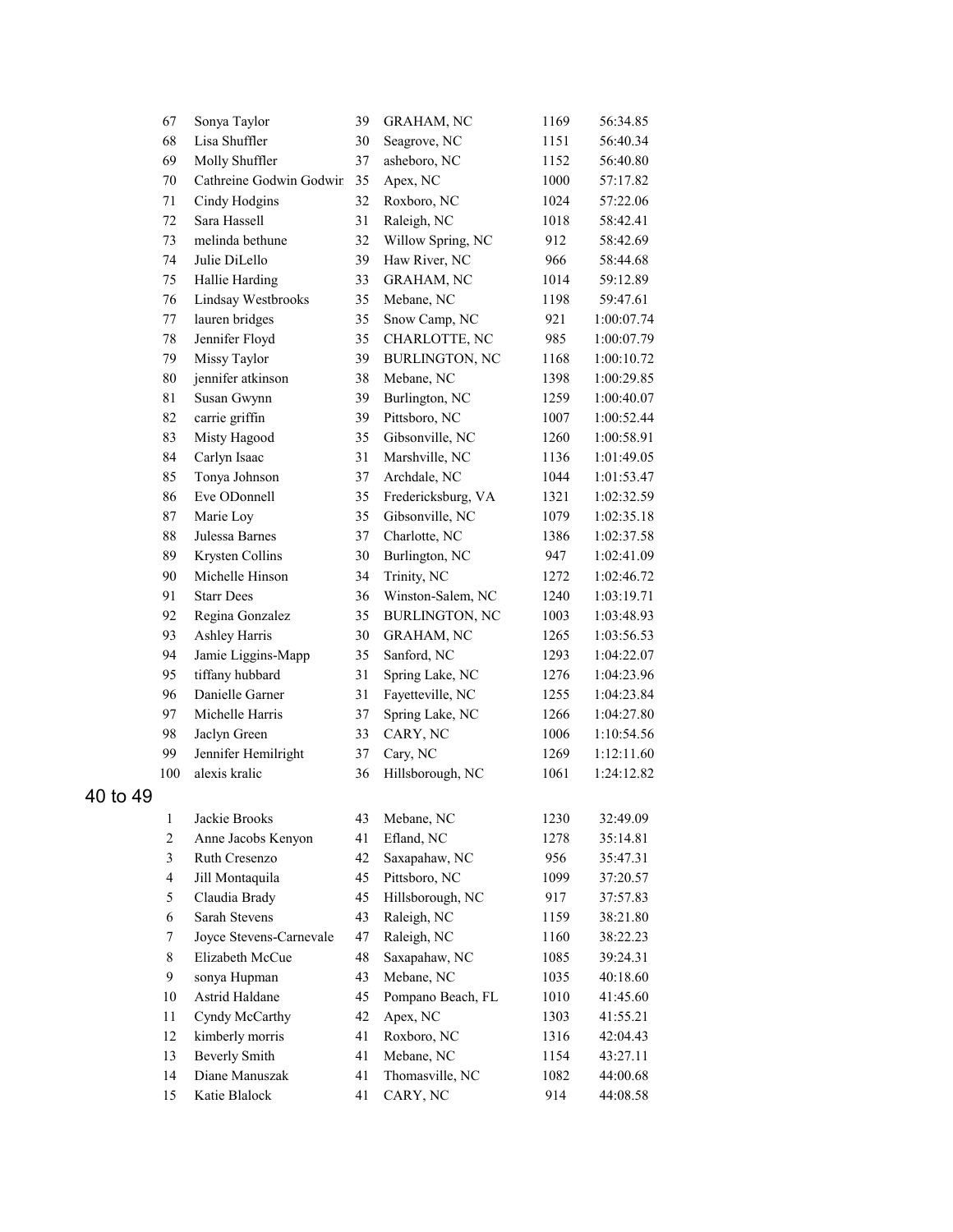|          | 16                      | tara house              | 42 | Carrboro, NC          | 1029 | 44:38.11   |
|----------|-------------------------|-------------------------|----|-----------------------|------|------------|
|          | 17                      | Deborah Young           | 49 | Chapel Hill, NC       | 1376 | 44:55.42   |
|          | 18                      | Maureen Tarquini        | 49 | Cary, NC              | 1167 | 45:19.60   |
|          | 19                      | Kimberly Wheaton        | 43 | DURHAM, NC            | 1365 | 45:39.91   |
|          | 20                      | Tammy Gerringer         | 44 | Elon, NC              | 996  | 47:09.74   |
|          | 21                      | Jackie Stephens         | 44 | <b>GRAHAM, NC</b>     | 1343 | 47:24.27   |
|          | 22                      | Sue Koehler             | 43 | Raleigh, NC           | 1288 | 47:29.47   |
|          | 23                      | missy grant             | 43 | WAKE FOREST, NC       | 1257 | 47:29.87   |
|          | 24                      | Barbara Cline           | 49 | CARY, NC              | 942  | 48:52.06   |
|          | 25                      | Cindy Bennett           | 47 | Elon, NC              | 907  | 48:55.07   |
|          | 26                      | Kim Solomon             | 43 | Chapel Hill, NC       | 1341 | 49:03.75   |
|          | 27                      | Jessica Vecchione       | 42 | <b>BURLINGTON, NC</b> | 1185 | 49:05.92   |
|          | 28                      | stephanie adams         | 42 | Chapel Hill, NC       | 1378 | 49:06.07   |
|          | 29                      | Joanne Clevenger        | 45 | Mebane, NC            | 940  | 49:27.17   |
|          | 30                      | Terri Craver            | 44 | Greensboro, NC        | 953  | 50:41.59   |
|          | 31                      | Kelly Sturgill          | 41 | Huntersville, NC      | 1347 | 52:04.64   |
|          | 32                      | Lynn Collins            | 48 | Mebane, NC            | 948  | 53:27.93   |
|          | 33                      | barbara justason        | 46 | Apex, NC              | 1047 | 53:57.01   |
|          | 34                      | Dawn Byrnes             | 42 | Mebane, NC            | 926  | 54:39.43   |
|          | 35                      | Paige Prescott          | 45 | Hillsborough, NC      | 1122 | 54:51.03   |
|          | 36                      | Amy LaBarr              | 41 | Hillsborough, NC      | 1070 | 55:03.62   |
|          | 37                      | Rolla Brown             | 47 | <b>GRAHAM, NC</b>     | 922  | 55:13.11   |
|          | 38                      | Pam Williams            | 42 | Winston-Salem, NC     | 1370 | 55:35.25   |
|          | 39                      | Lisa Byrne              | 42 | Snow Camp, NC         | 925  | 55:36.28   |
|          | 40                      | <b>Becky Powell</b>     | 45 | <b>BURLINGTON, NC</b> | 1329 | 56:41.50   |
|          | 41                      | Tammy Creed             | 44 | Denton, NC            | 955  | 56:46.81   |
|          | 42                      | Lorrie Andrews          | 47 | <b>GRAHAM, NC</b>     | 1220 | 59:00.07   |
|          | 43                      | Lori English            | 44 | Wendell, NC           | 977  | 59:22.34   |
|          | 44                      | Lea Rutter              | 42 | Clayton, NC           | 1140 | 59:22.60   |
|          | 45                      | Donna Poe               | 49 | Snow Camp, NC         | 1120 | 1:00:03.90 |
|          | 46                      | jackie cobb             | 43 | Burlington, NC        | 1399 | 1:00:31.15 |
|          | 47                      | Pauline Randleman       | 43 | <b>BURLINGTON, NC</b> | 1333 | 1:03:36.37 |
|          | 48                      | Debbie Lemonds          | 49 | Julian, NC            | 1077 | 1:03:54.10 |
|          | 49                      | <b>Bonnie Stevenson</b> | 40 | Cameron, NC           | 1345 | 1:04:23.07 |
|          | 50                      | Gina Likins             | 43 | Raleigh, NC           | 1382 | 1:04:34.06 |
|          | 51                      | <b>Beth Everett</b>     | 45 | Raleigh, NC           | 979  | 1:06:01.14 |
|          | 52                      | janet papazis           | 49 | Fayetteville, NC      | 1114 | 1:10:46.07 |
|          | 53                      | Mary Mentzer            | 44 | Fayetteville, NC      | 1092 | 1:10:46.50 |
|          | 54                      | Kedra McGee             | 49 | Winston-Salem, NC     | 1089 | 1:17:00.48 |
|          | 55                      | Jacqueline Huff         | 46 | Hillsborough, NC      | 1032 | 1:24:11.81 |
| 50 to 59 |                         |                         |    |                       |      |            |
|          | $\mathbf{1}$            | april laures            | 52 | Chapel Hill, NC       | 1290 | 41:08.57   |
|          | $\mathbf{2}$            | Kathleen Kyzer          | 53 | GRAHAM, NC            | 1069 | 42:13.11   |
|          | 3                       | Beth Helpingstine       | 50 | Chapel Hill, NC       | 1020 | 46:49.29   |
|          | $\overline{\mathbf{4}}$ | Cathy Miller            | 53 | <b>GRAHAM, NC</b>     | 1096 | 51:33.57   |
|          | 5                       | Gina Pergerson          | 50 | Durham, NC            | 1327 | 58:35.84   |
|          | 6                       | Julie Mendel            | 50 | RALEIGH, NC           | 1091 | 59:21.13   |
|          | 7                       | Renee Leverty           | 50 | DURHAM, NC            | 1292 | 1:00:00.90 |
|          | $\,$ 8 $\,$             | Arianna Bara            | 51 | Hillsborough, NC      | 1223 | 1:00:01.78 |
|          | 9                       | Andrea Jimenez          | 53 | Chapel Hill, NC       | 1279 | 1:01:10.59 |
|          |                         |                         |    |                       |      |            |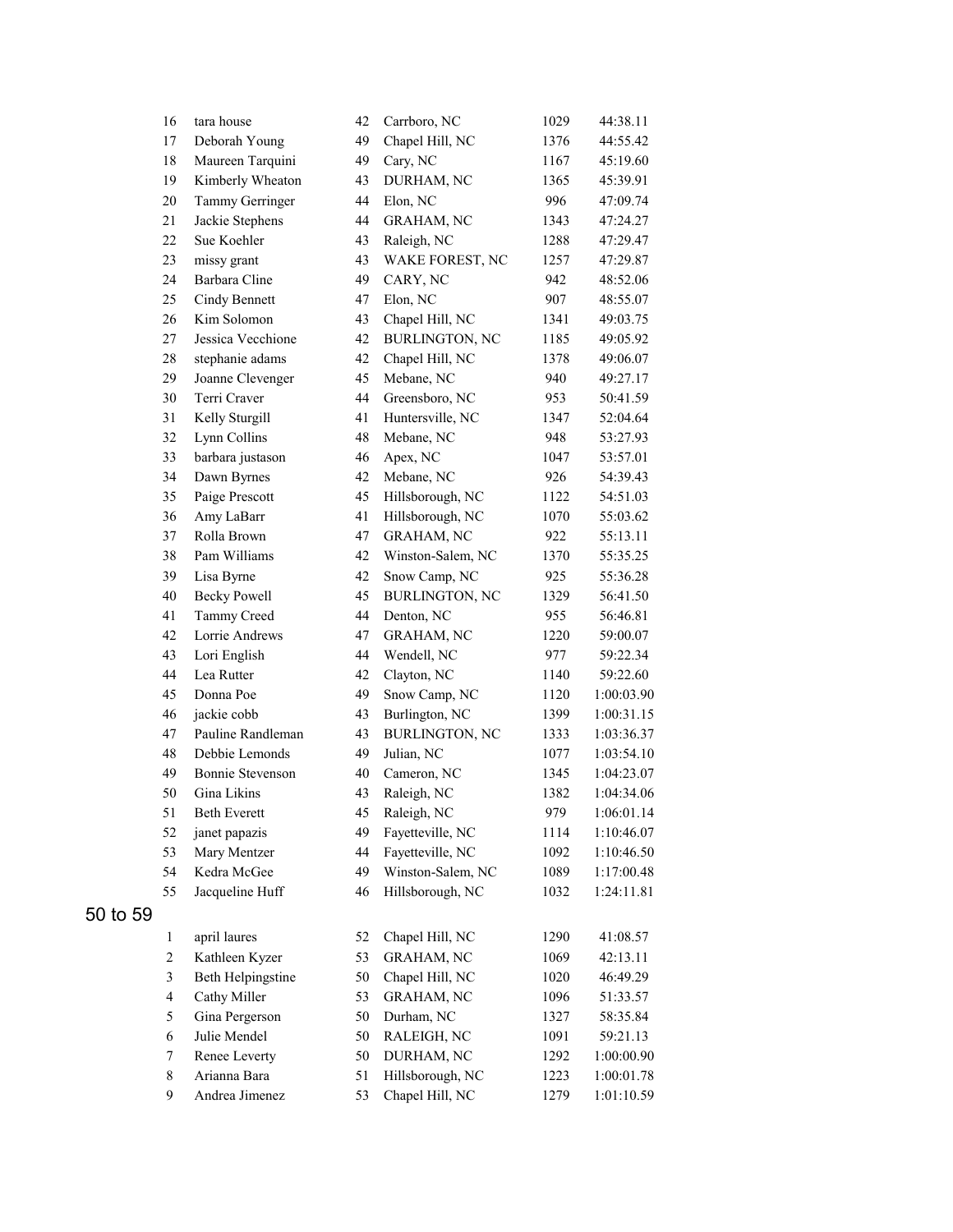|          | $10\,$                  | Kathy Payne-Davis      | 57 | Whittier, NC          | 1116 | 1:10:46.22 |
|----------|-------------------------|------------------------|----|-----------------------|------|------------|
|          | 11                      | Kat McGee              | 53 | Hillsborough, NC      | 1088 | 1:16:53.56 |
| 10 to 19 |                         |                        |    |                       |      |            |
|          | 1                       | Samuel Moore           | 14 | Reidsville, NC        | 1313 | 26:47.09   |
|          | $\mathbf{2}$            | Agustin Fiorito Jr     | 13 | Chapel Hill, NC       | 983  | 29:43.83   |
|          | 3                       | <b>Bryce Carnevale</b> | 14 | Raleigh, NC           | 930  | 30:06.55   |
|          | $\overline{\mathbf{4}}$ | Benjamin Sylvia        | 14 | Fayetteville, NC      | 1351 | 30:10.32   |
|          | 5                       | Darren DeMauro         | 16 | Mebane, NC            | 963  | 33:18.09   |
|          | 6                       | Troy Schultingkemper   | 17 | Hope Mills, NC        | 1146 | 34:57.58   |
|          | $\tau$                  | Owen Welch             | 13 | Chapel Hill, NC       | 1194 | 35:35.56   |
|          | 8                       | Gabriel Godwin         | 15 | Apex, NC              | 1001 | 36:12.36   |
|          | 9                       | Daniel Stratton        | 15 | Chapel Hill, NC       | 1164 | 37:05.09   |
|          | $10\,$                  | Alex McCarthy          | 17 | Apex, NC              | 1302 | 37:20.39   |
|          | $11\,$                  | Ryan Brady             | 14 | Hillsborough, NC      | 918  | 37:57.98   |
|          | 12                      | dalton morris          | 13 | Roxboro, NC           | 1314 | 38:39.88   |
|          | 13                      | Dail Andrews           | 13 | Farmville, NC         | 1217 | 38:46.38   |
|          | 14                      | logan powell           | 15 | BURLINGTON, NC        | 1402 | 38:59.86   |
|          | 15                      | Caleb Bollenbacher     | 13 | Chapel Hill, NC       | 1225 | 39:05.37   |
|          | 16                      | alec justason          | 15 | Apex, NC              | 1046 | 39:41.09   |
|          | 17                      | Jacob Howard           | 15 | Mebane, NC            | 1030 | 41:08.25   |
|          | 18                      | Ryan McCarthy          | 14 | Apex, NC              | 1304 | 41:54.87   |
|          | 19                      | Aidan Wells            | 14 | Raleigh, NC           | 1359 | 42:25.69   |
|          | $20\,$                  | Nick Young             | 14 | Chapel Hill, NC       | 1377 | 43:58.44   |
|          | 21                      | evan sherwood          | 19 | Chapel Hill, NC       | 1339 | 45:24.35   |
|          | 22                      | landon sherwood        | 19 | West End, NC          | 1340 | 45:25.35   |
|          | 23                      | Iain Dixon             | 14 | Chapel Hill, NC       | 970  | 47:08.08   |
|          | 24                      | Dawson Andrews         | 15 | Farmville, NC         | 1219 | 48:22.98   |
|          | 25                      | Luke Foushee           | 13 | Mebane, NC            | 987  | 48:31.19   |
|          | 26                      | Nathan Dixon           | 13 | Chapel Hill, NC       | 971  | 48:36.07   |
|          | 27                      | John Krawczyk III      | 16 | Mebane, NC            | 1065 | 49:26.70   |
|          | $28\,$                  | Jake Foushee           | 15 | Mebane, NC            | 986  | 49:27.26   |
|          | 29                      | Luke Vanderwoude       | 13 | Chapel Hill, NC       | 1183 | 53:47.67   |
|          | 30                      | Edwin Jara             | 16 | <b>BURLINGTON, NC</b> | 1040 | 57:06.56   |
|          | 31                      | John Vanderwoude       | 14 | Chapel Hill, NC       | 1182 | 58:40.58   |
|          | 32                      | Carter McCormick       | 19 | Gainesville, FL       | 1305 | 1:02:37.31 |
|          | 33                      | Austin Welch           | 13 | Archdale, NC          | 1193 | 1:22:35.62 |
| 20 to 29 |                         |                        |    |                       |      |            |
|          | 1                       | James Repasky          | 29 | marion, NC            | 1130 | 29:43.32   |
|          | $\overline{c}$          | David Yannuzzo         | 23 | Durham, NC            | 1404 | 33:00.07   |
|          | 3                       | Benjamin Ivey          | 22 | Chapel Hill, NC       | 1039 | 34:02.82   |
|          | $\overline{\mathbf{4}}$ | phillip toomes         | 26 | Randleman, NC         | 1177 | 34:53.71   |
|          | 5                       | Thomas Wage            | 26 | Raleigh, NC           | 1189 | 35:29.07   |
|          | 6                       | Chris Kontoulas        | 28 | GRAHAM, NC            | 1059 | 37:01.60   |
|          | 7                       | Jeff Wildermuth        | 24 | Chevy Chase, MD       | 1367 | 37:20.58   |
|          | 8                       | Ryan Cook              | 27 | Whitsett, NC          | 1236 | 37:44.78   |
|          | 9                       | Jorge Martinez-Blat    | 20 | Carrboro, NC          | 1301 | 38:50.41   |
|          | 10                      | Joshua Tillotson       | 24 | Elon, NC              | 1175 | 39:03.29   |
|          | 11                      | Will Latham            | 24 | West End, NC          | 1075 | 41:05.75   |
|          | 12                      | Eric Gann              | 26 | Eden, NC              | 1254 | 41:51.28   |
|          | 13                      | Shane Osborne          | 29 | Durham, NC            | 1110 | 43:20.48   |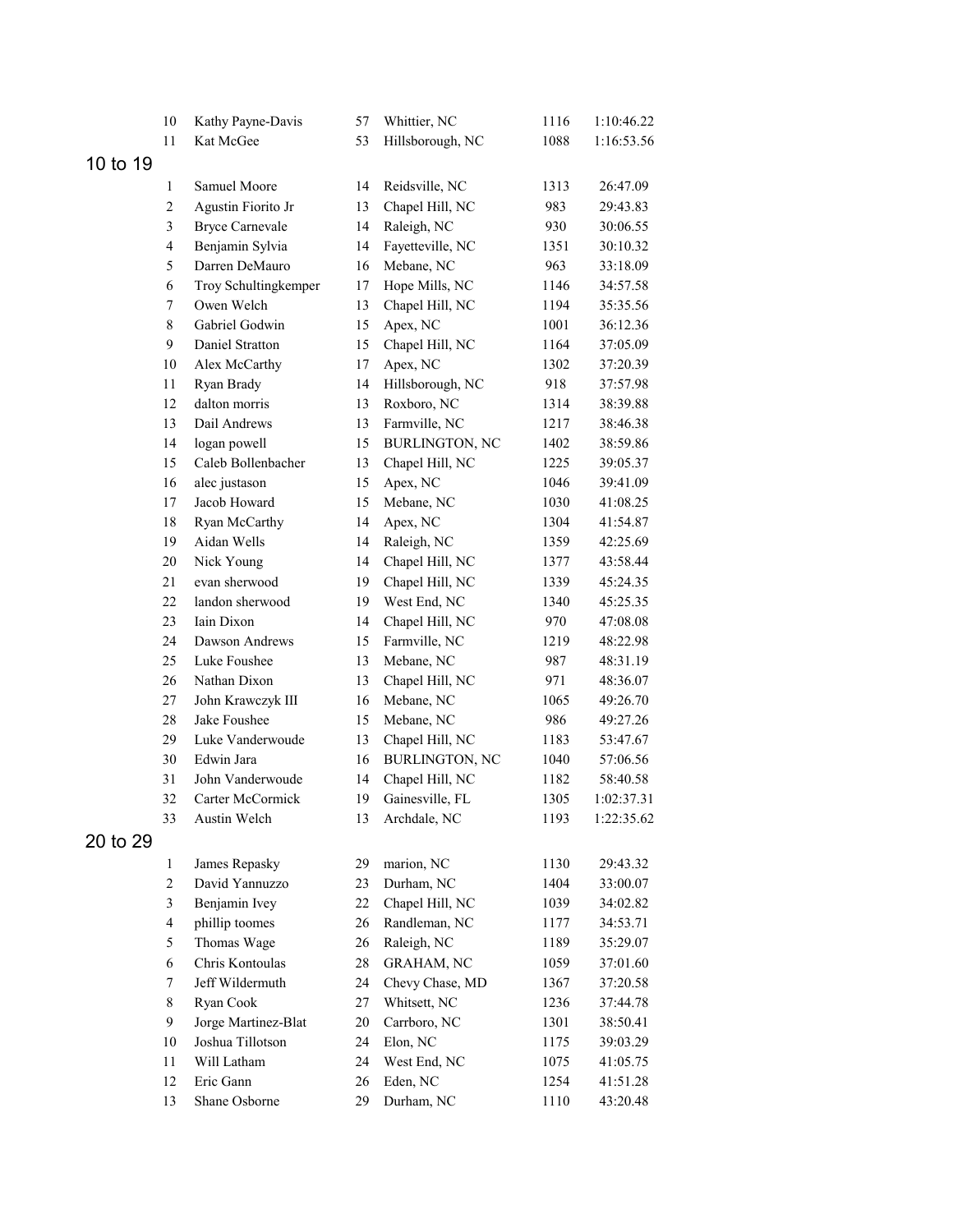| 14 | Justin Kenny            | 24 | Chapel Hill, NC       | 1057 | 43:32.66   |
|----|-------------------------|----|-----------------------|------|------------|
| 15 | Christopher Porterfield | 27 | <b>GRAHAM, NC</b>     | 1328 | 44:41.90   |
| 16 | Patrick Nelson          | 28 | Hillsborough, NC      | 1106 | 44:46.62   |
| 17 | Thomas Daniels          | 22 | Durham, NC            | 1239 | 45:24.44   |
| 18 | rod salazar             | 29 | <b>BURLINGTON, NC</b> | 1338 | 45:54.05   |
| 19 | Shane Walker            | 25 | Lumberton, NC         | 1356 | 46:19.09   |
| 20 | <b>Hunter Evans</b>     | 28 | Favetteville, NC      | 978  | 47:32.14   |
| 21 | Joel Rogers             | 26 | CARY, NC              | 1134 | 47:44.93   |
| 22 | Chais McCurry           | 29 | Durham, NC            | 1306 | 48:48.80   |
| 23 | Kyle Zachary            | 26 | Fuquay-Varina, NC     | 1214 | 50:05.75   |
| 24 | david sharpe            | 26 | <b>BURLINGTON, NC</b> | 1400 | 55:35.73   |
| 25 | Jasen White             | 29 | Ft. Bragg, NC         | 1366 | 1:04:26.20 |
| 26 | <b>Booker Baker</b>     | 28 | Ft. Bragg, NC         | 1221 | 1:04:29.49 |
| 27 | Chris Fields            | 27 | Chapel Hill, NC       | 1391 | 1:04:50.84 |
| 28 | robby bowman            | 25 | Sophia, NC            | 1403 | 1:10:54.73 |

30 to 39

| $\mathbf{1}$   | Christopher Freeman    | 35 | Wentworth, NC         | 1253 | 29:06.07 |
|----------------|------------------------|----|-----------------------|------|----------|
| 2              | Jeremy Brewington      | 36 | Fayetteville, NC      | 919  | 32:14.40 |
| 3              | <b>Bryan Roney</b>     | 36 | Mebane, NC            | 1337 | 32:16.33 |
| $\overline{4}$ | David Chambers         | 32 | Mebane, NC            | 935  | 32:36.57 |
| 5              | Paul Neubauer          | 34 | <b>GRAHAM, NC</b>     | 1107 | 32:48.27 |
| 6              | Zach Katzenberger      | 35 | Sanford, NC           | 1283 | 32:49.07 |
| $\overline{7}$ | kenneth wilbur         | 35 | Durham, NC            | 1203 | 33:08.25 |
| $\,8\,$        | <b>Bret Holmstrom</b>  | 39 | Chapel Hill, NC       | 1025 | 33:38.09 |
| 9              | <b>Brian Sansom</b>    | 36 | Chapel Hill, NC       | 1141 | 34:08.81 |
| 10             | Sean Johnson           | 36 | Fayetteville, NC      | 1043 | 34:16.27 |
| 11             | <b>Chris Foust</b>     | 39 | <b>GRAHAM, NC</b>     | 1251 | 35:08.34 |
| 12             | Vann Winslow           | 37 | Hillsborough, NC      | 1374 | 35:14.16 |
| 13             | Ken Richards           | 39 | Cary, NC              | 1131 | 35:53.81 |
| 14             | Nathan Hedgpeth        | 31 | WAKE FOREST, NC       | 1019 | 36:05.53 |
| 15             | David Zick             | 33 | Raleigh, NC           | 1215 | 36:09.19 |
| 16             | John Bollenbacher      | 39 | Chapel Hill, NC       | 1226 | 37:22.53 |
| 17             | Mark OBrien            | 37 | Mebane, NC            | 1320 | 37:29.25 |
| 18             | christopher berge      | 38 | Hillsborough, NC      | 908  | 37:34.84 |
| 19             | Matthew Suczynski      | 32 | Hillsborough, NC      | 1166 | 37:42.68 |
| 20             | <b>Richie Surles</b>   | 37 | <b>BURLINGTON, NC</b> | 1348 | 37:46.62 |
| 21             | Mark Bedell            | 39 | Efland, NC            | 904  | 37:54.17 |
| 22             | <b>Matthew Bartels</b> | 34 | CARY, NC              | 1224 | 37:57.83 |
| 23             | Christopher Croniser   | 37 | Mebane, NC            | 1388 | 38:36.66 |
| 24             | Christopher Cotton     | 35 | PIKEVILLE, NC         | 1237 | 39:51.18 |
| 25             | David Hawkins          | 33 | Angier, NC            | 1396 | 40:06.87 |
| 26             | Shane Hinson           | 35 | Trinity, NC           | 1273 | 40:14.50 |
| 27             | jason kralic           | 37 | Hillsborough, NC      | 1062 | 40:14.95 |
| 28             | Kyle Logan             | 39 | Greenville, NC        | 1383 | 40:59.81 |
| 29             | Jeff Westbrooks        | 36 | Mebane, NC            | 1197 | 41:39.33 |
| 30             | Glen Kelly             | 36 | GRAHAM, NC            | 1056 | 41:54.03 |
| 31             | Jeremy Ashley          | 33 | <b>GRAHAM, NC</b>     | 893  | 42:19.06 |
| 32             | Kevin Kronbergs        | 38 | <b>BURLINGTON, NC</b> | 1066 | 42:28.32 |
| 33             | <b>Jason Ashley</b>    | 33 | Whitsett, NC          | 892  | 42:40.39 |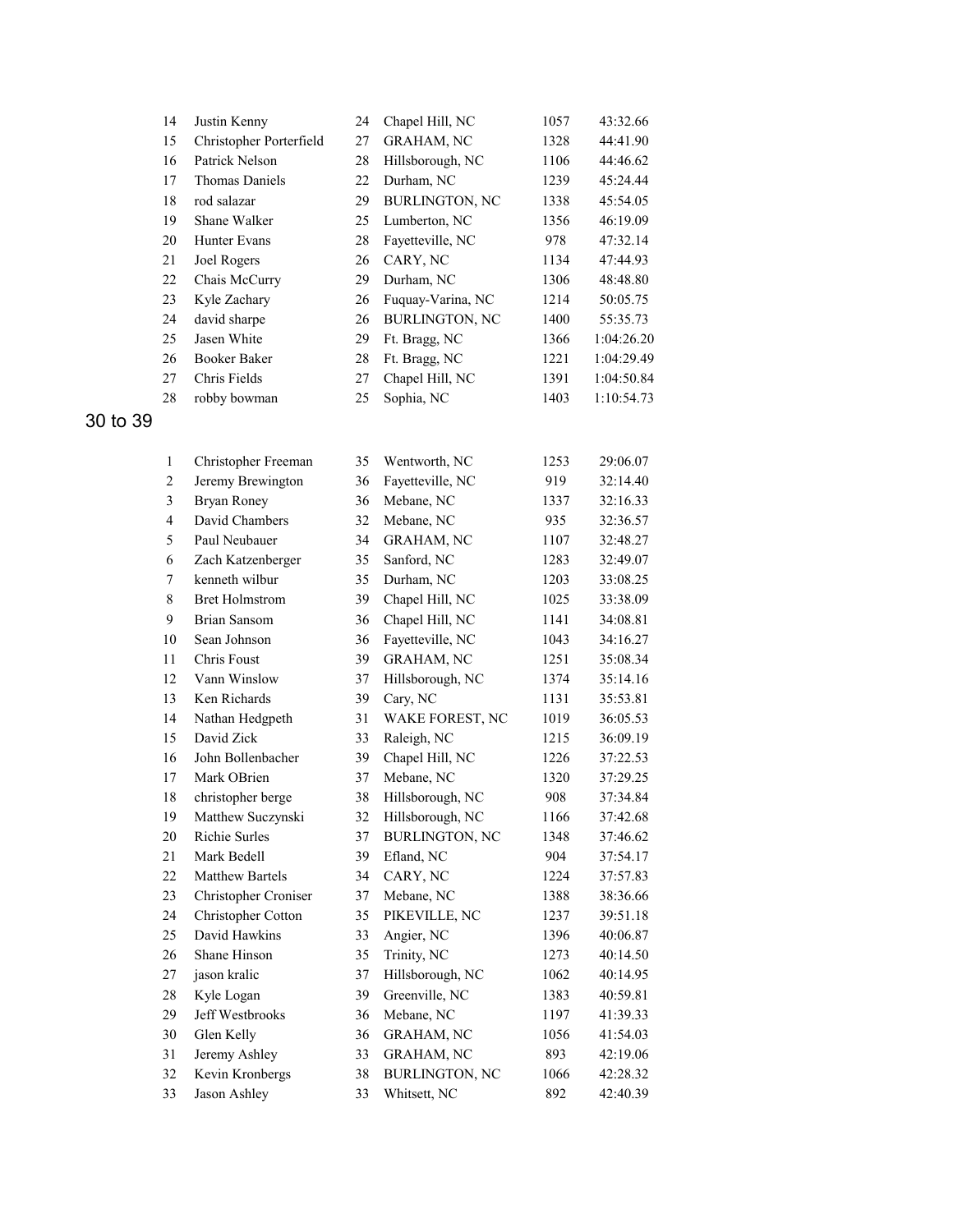|          | 34             | Johnny Edwards        | 38 | Parkton, NC           | 976  | 42:44.33   |
|----------|----------------|-----------------------|----|-----------------------|------|------------|
|          | 35             | Jace Howard           | 39 | Cary, NC              | 1275 | 42:46.38   |
|          | 36             | Jon Davis             | 31 | Durham, NC            | 1394 | 42:56.86   |
|          | 37             | Jon Fowlkes           | 37 | Gibsonville, NC       | 989  | 43:29.32   |
|          | 38             | Jacob Parsley         | 34 | Liberty, NC           | 1115 | 43:30.23   |
|          | 39             | Allen Cole            | 37 | Mebane, NC            | 944  | 44:16.72   |
|          | 40             | Roger Aldridge        | 39 | <b>GRAHAM, NC</b>     | 886  | 44:17.91   |
|          | 41             | Robert Readling       | 36 | Holly Springs, NC     | 1127 | 44:27.20   |
|          | 42             | jason bellavance      | 31 | Pittsboro, NC         | 905  | 44:55.53   |
|          | 43             | <b>Brooks Sutton</b>  | 30 | Greenville, NC        | 1349 | 45:28.33   |
|          | 44             | James Perry           | 37 | <b>BURLINGTON, NC</b> | 1117 | 45:29.39   |
|          | 45             | <b>MARK BAKER</b>     | 35 | Mebane, NC            | 896  | 45:48.04   |
|          | 46             | Mark Andersson        | 37 | Chapel Hill, NC       | 890  | 46:51.83   |
|          | 47             | David VanSpybrook     | 37 | Raleigh, NC           | 1354 | 47:27.82   |
|          | 48             | Herbert Lane          | 37 | Wendell, NC           | 1071 | 48:47.78   |
|          | 49             | Scott Thomas          | 38 | Durham, NC            | 1173 | 48:51.31   |
|          | 50             | <b>Brian Faucette</b> | 35 | <b>BURLINGTON, NC</b> | 1248 | 48:53.05   |
|          | 51             | John West             | 30 | Zebulon, NC           | 1384 | 48:55.09   |
|          | 52             | benjamin Chasnis      | 36 | <b>BURLINGTON, NC</b> | 937  | 49:09.64   |
|          | 53             | Joe Duprey            | 35 | CARY, NC              | 974  | 49:24.07   |
|          | 54             | <b>Stephen Steese</b> | 34 | Roxboro, NC           | 1342 | 49:25.59   |
|          | 55             | Dana Kenyon           | 39 | Efland, NC            | 1285 | 50:23.29   |
|          | 56             | Jeff Hartwick         | 39 | Apex, NC              | 1016 | 50:47.83   |
|          | 57             | Andrew Johnson        | 33 | Durham, NC            | 1041 | 51:35.77   |
|          | 58             | Patrick Allred        | 32 | Elon, NC              | 887  | 54:40.11   |
|          | 59             | Jeremy Westbrook      | 34 | Summerfield, NC       | 1363 | 55:20.51   |
|          | 60             | Daniel Flynn          | 30 | DURHAM, NC            | 1249 | 57:21.86   |
|          | 61             | <b>Bryant Sparks</b>  | 35 | Gibsonville, NC       | 1156 | 59:13.90   |
|          | 62             | Michael Scogins       | 39 | Raleigh, NC           | 1147 | 59:20.38   |
|          | 63             | Dorian Gaines         | 36 | Raleigh, NC           | 993  | 59:21.26   |
|          | 64             | Ernest Wilson         | 34 | Reidsville, NC        | 1207 | 1:01:06.09 |
|          | 65             | Ronald Isaac          | 38 | Marshville, NC        | 1036 | 1:01:48.96 |
|          | 66             | <b>Buddy Abbott</b>   | 31 | Marshville, NC        | 884  | 1:01:50.24 |
|          | 67             | Marcus Wells          | 30 | Raleigh, NC           | 1361 | 1:02:32.02 |
|          | 68             | Javier Gonzalez       | 39 | <b>BURLINGTON, NC</b> | 1002 | 1:03:47.64 |
|          | 69             | Leon Mapp Jr          | 31 | Sanford, NC           | 1299 | 1:04:23.00 |
|          | 70             | <b>ASHLEY CANNON</b>  | 35 | Cameron, NC           | 1232 | 1:04:24.20 |
|          | 71             | Allen Hall            | 33 | Ft. Bragg, NC         | 1261 | 1:04:29.21 |
|          | 72             | <b>Brian Shipley</b>  | 34 | Chapel Hill, NC       | 1148 | 1:04:36.10 |
|          | 73             | Jay Overcash          | 30 | RALEIGH, NC           | 1112 | 1:04:37.43 |
|          | 74             | Travis Loy            | 37 | Gibsonville, NC       | 1297 | 1:04:46.41 |
|          | 75             | Christopher Mise      | 32 | Zebulon, NC           | 1312 | 1:12:10.95 |
|          | 76             | PATAWARAN JOE         | 38 | Parkton, NC           | 1380 | 1:15:01.65 |
| 40 to 49 |                |                       |    |                       |      |            |
|          | $\mathbf{1}$   | Thomas Wiltberger     | 42 | Carrboro, NC          | 1372 | 27:51.07   |
|          | $\overline{c}$ | Jeff Harward          | 47 | Mebane, NC            | 1017 | 29:51.37   |
|          |                | Keith Weitz           | 44 | Durham, NC            | 1192 | 30:12.0    |
|          | 3              | <b>Brandon Hart</b>   | 42 | Hillsborough, NC      | 1267 | 30:37.66   |
|          | $\overline{4}$ | Brett Sylvia          | 40 | Fayetteville, NC      | 1352 | 31:51.08   |
|          | 5              | <b>Brandon Brooks</b> | 44 | Mebane, NC            | 1229 | 32:49.45   |
|          |                |                       |    |                       |      |            |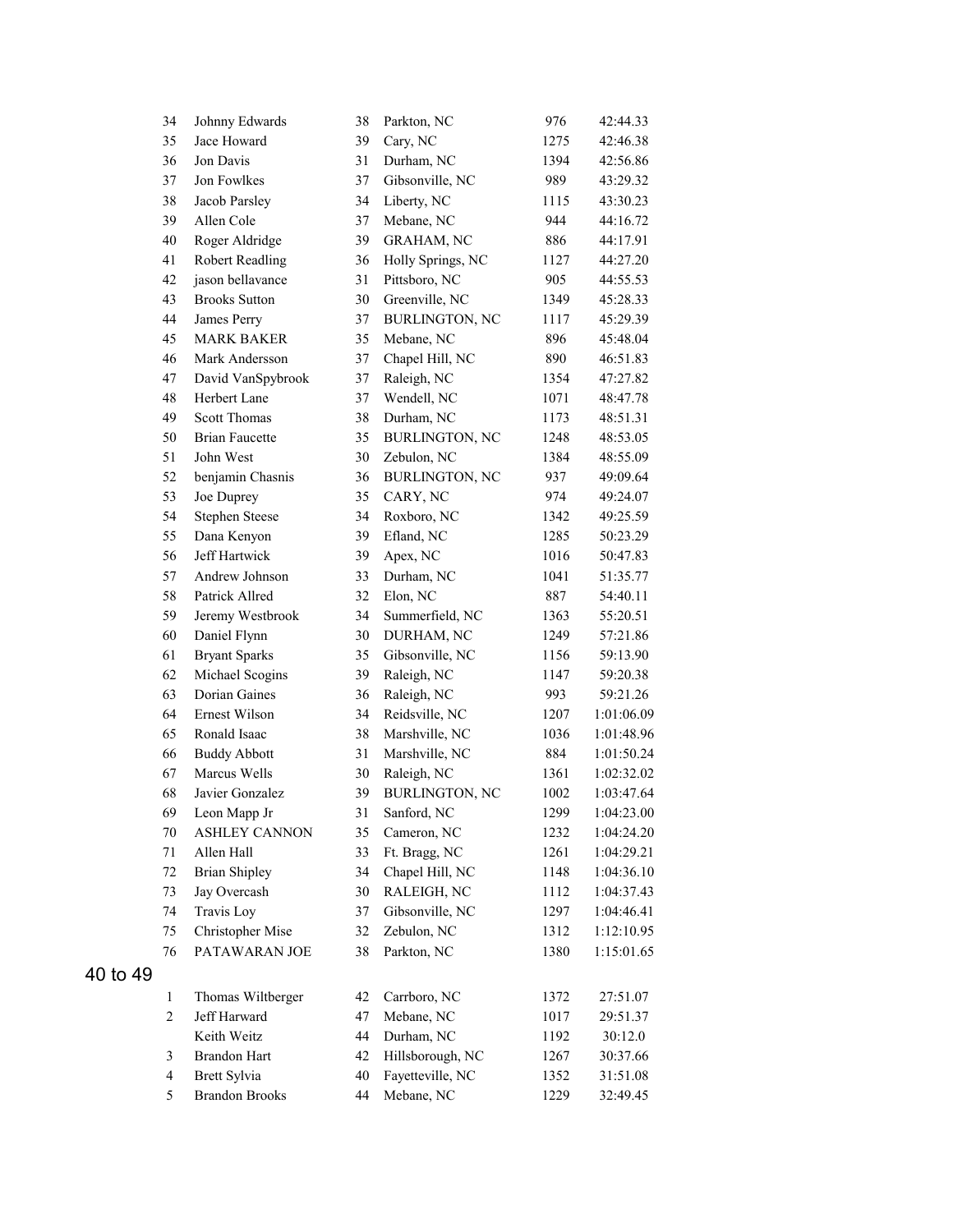| 6         | Donovan Verrill        | 45 | Hillsborough, NC      | 1187 | 34:04.09 |
|-----------|------------------------|----|-----------------------|------|----------|
| 7         | Jonny Kime             | 40 | <b>BURLINGTON, NC</b> | 1286 | 35:17.59 |
| $\,$ $\,$ | <b>Agustin Fiorito</b> | 41 | Chapel Hill, NC       | 982  | 36:22.83 |
| 9         | Kevin Concannon        | 49 | Durham, NC            | 950  | 36:24.70 |
| 10        | Keith Hennessy         | 44 | Greensboro, NC        | 1270 | 37:41.81 |
| 11        | Ted Calhoun Jr         | 47 | Chapel Hill, NC       | 928  | 37:42.32 |
| 12        | Kevin Lee              | 41 | Kenly, NC             | 1291 | 38:08.07 |
| 13        | Tim Finnegan           | 40 | Hillsborough, NC      | 981  | 38:49.44 |
| 14        | eric justason          | 48 | Apex, NC              | 1049 | 39:08.87 |
| 15        | Michael Wright         | 43 | Summerfield, NC       | 1375 | 39:15.19 |
| 16        | Thomas Taylor          | 40 | Hope Mills, NC        | 1170 | 39:37.47 |
| 17        | Dave Freese            | 49 | High Point, NC        | 991  | 39:38.39 |
| 18        | Jeff Beaty             | 46 | Gastonia, NC          | 901  | 40:01.24 |
| 19        | Phil Vanderwoude       | 44 | Chapel Hill, NC       | 1184 | 41:31.20 |
| 20        | Roberto Crespo         | 44 | Haw River, NC         | 957  | 41:50.29 |
| 21        | Keith Qualter          | 40 | Raleigh, NC           | 1331 | 41:51.31 |
| 22        | Jason Thomas           | 41 | <b>BURLINGTON, NC</b> | 1353 | 42:14.80 |
| 23        | Jay Baker              | 46 | DURHAM, NC            | 895  | 42:58.89 |
| 24        | Joseph Cotton          | 40 | Dunn, NC              | 951  | 43:10.25 |
| 25        | Mark Stevenson         | 41 | Hillsborough, NC      | 1162 | 43:17.05 |
| 26        | Kenneth Kubas          | 44 | RALEIGH, NC           | 1068 | 43:46.18 |
| 27        | randy mews             | 48 | Raleigh, NC           | 1311 | 44:17.42 |
| 28        | Jesse Gwynn            | 40 | Burlington, NC        | 1258 | 44:26.58 |
| 29        | David Wiley            | 48 | Mebane, NC            | 1204 | 44:27.00 |
| 30        | James Saunders         | 41 | Mebane, NC            | 1144 | 44:36.86 |
| 31        | Duncan Morgan          | 41 | Carrboro, NC          | 1102 | 44:56.17 |
| 32        | John Wagner            | 43 | Mebane, NC            | 1355 | 44:56.73 |
| 33        | Scott Miller           | 40 | GRAHAM, NC            | 1098 | 45:15.06 |
| 34        | Darrell Saucier        | 48 | Weaverville, NC       | 1142 | 45:16.81 |
| 35        | William Ovanna         | 44 | WAKE FOREST, NC       | 1111 | 45:19.98 |
| 36        | e morris               | 45 | Roxboro, NC           | 1315 | 45:22.95 |
| 37        | Dan Andrews            | 45 | Farmville, NC         | 1218 | 45:28.53 |
| 38        | Wayne Clevenger        | 48 | Mebane, NC            | 941  | 45:51.74 |
| 39        | Jack Krawczyk          | 49 | Mebane, NC            | 1064 | 46:59.61 |
| 40        | Mike Riley             | 47 | Durham, NC            | 1132 | 47:04.08 |
| 41        | Matt Stephens          | 41 | <b>GRAHAM, NC</b>     | 1344 | 47:11.29 |
| 42        | Tobin Wells            | 41 | Raleigh, NC           | 1362 | 47:29.29 |
| 43        | Frank Koehler          | 45 | Raleigh, NC           | 1287 | 47:29.61 |
| 44        | carl grant             | 45 | WAKE FOREST, NC       | 1256 | 47:31.88 |
| 45        | Terry Foushee Jr       | 49 | Mebane, NC            | 988  | 47:42.50 |
| 46        | Richard Hulsey         | 41 | Hampstead, NC         | 1033 | 47:43.82 |
| 47        | Michael Bradsher       | 40 | Roxboro, NC           | 916  | 47:48.47 |
| 48        | Bob Eckelberry         | 43 | Mebane, NC            | 1244 | 48:20.16 |
| 49        | Brian Regan            | 43 | asheboro, NC          | 1129 | 48:29.30 |
| 50        | Thomas Vecchione       | 46 | <b>BURLINGTON, NC</b> | 1186 | 48:55.60 |
| 51        | Christopher Matos      | 45 | Deep Run, NC          | 1083 | 49:21.97 |
| 52        | John Hart              | 47 | Chapel Hill, NC       | 1379 | 49:41.38 |
| 53        | Michael Collier'       | 41 | Rocky Point, NC       | 946  | 49:53.93 |
| 54        | Matt Evans             | 41 | Southern Pines, NC    | 1389 | 50:12.08 |
| 55        | Jeffrey Nash           | 41 | Monroe, NC            | 1317 | 52:05.32 |